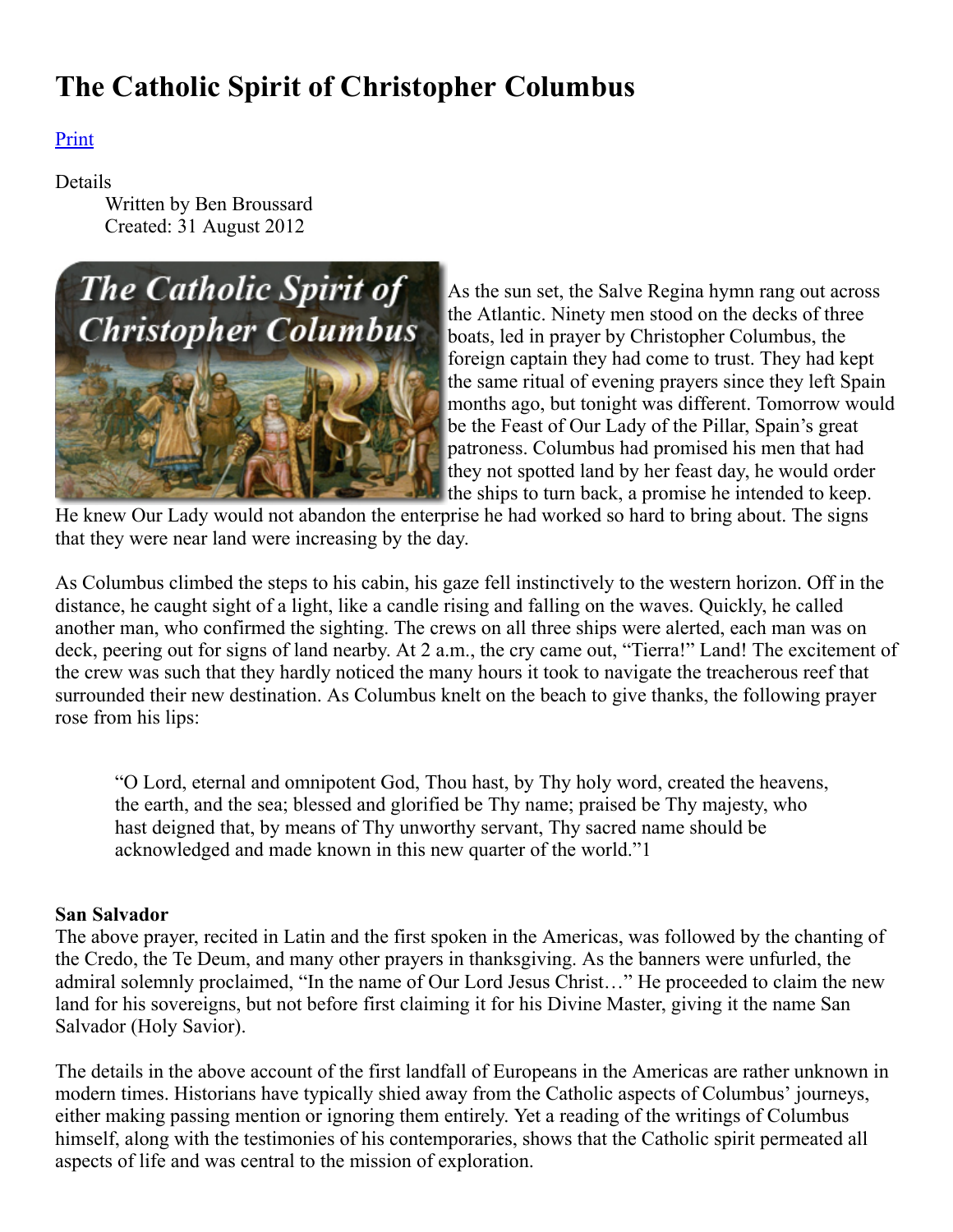

While a detailed retelling of the events of 1492 and afterward is far beyond the scope of this article, we will examine the Catholic inspirations for the discovery, which are essential to understanding Columbus himself. Contrary to the opinion of many modern historians, and far from being a minor aberration, Columbus' militant Catholic faith was the source of his greatness and influenced his every action.

#### Catholic Piety

All evidence shows Columbus was a man of deep devotion who took his faith

extremely seriously. One of his contemporaries, Bartolome de las Casas, described him as a man of righteousness and deep piety:

"He observed the fasts of the church most faithfully, confessed and made communion often, read the Divine Office like a churchman, hated blasphemy and profane swearing, and was most devoted to Our Lady and to the seraphic father St. Francis. . ."2

These two devotions had many manifestations. The full name of Columbus' flagship on the first voyage was Santa Maria de la Inmaculada Concepción (Holy Mary of the Immaculate Conception). During the return of the first voyage, when the ships were in danger of sinking, Columbus and his men vowed a pilgrimage to the first Marian church they came to, which they fulfilled in the Azores two weeks later. Upon his return to Spain, Columbus made a pilgrimage to the monastery of Our Lady of Guadalupe in Extremadura as a solemn act of thanksgiving.



As a Third Order Franciscan, Columbus was often seen wearing the Franciscan habit.

As a Third Order Franciscan, Columbus was often seen wearing the Franciscan habit, particularly when in the presence of clergy or nobility. His close personal association with the Franciscans was instrumental in securing contacts in the royal court, and provided much needed encouragement when it seemed the enterprise would never get the support it required. His son Diego remained in the care of the Franciscans at the monastery of La Rabida near Palos during the first voyage, where the friars took charge of his education. Upon his return to Spain, Columbus spent the summer of 1493 at La Rabida, preparing spiritually for the second voyage later that year.

After Columbus' death, his second son Fernando would write of his father's piety: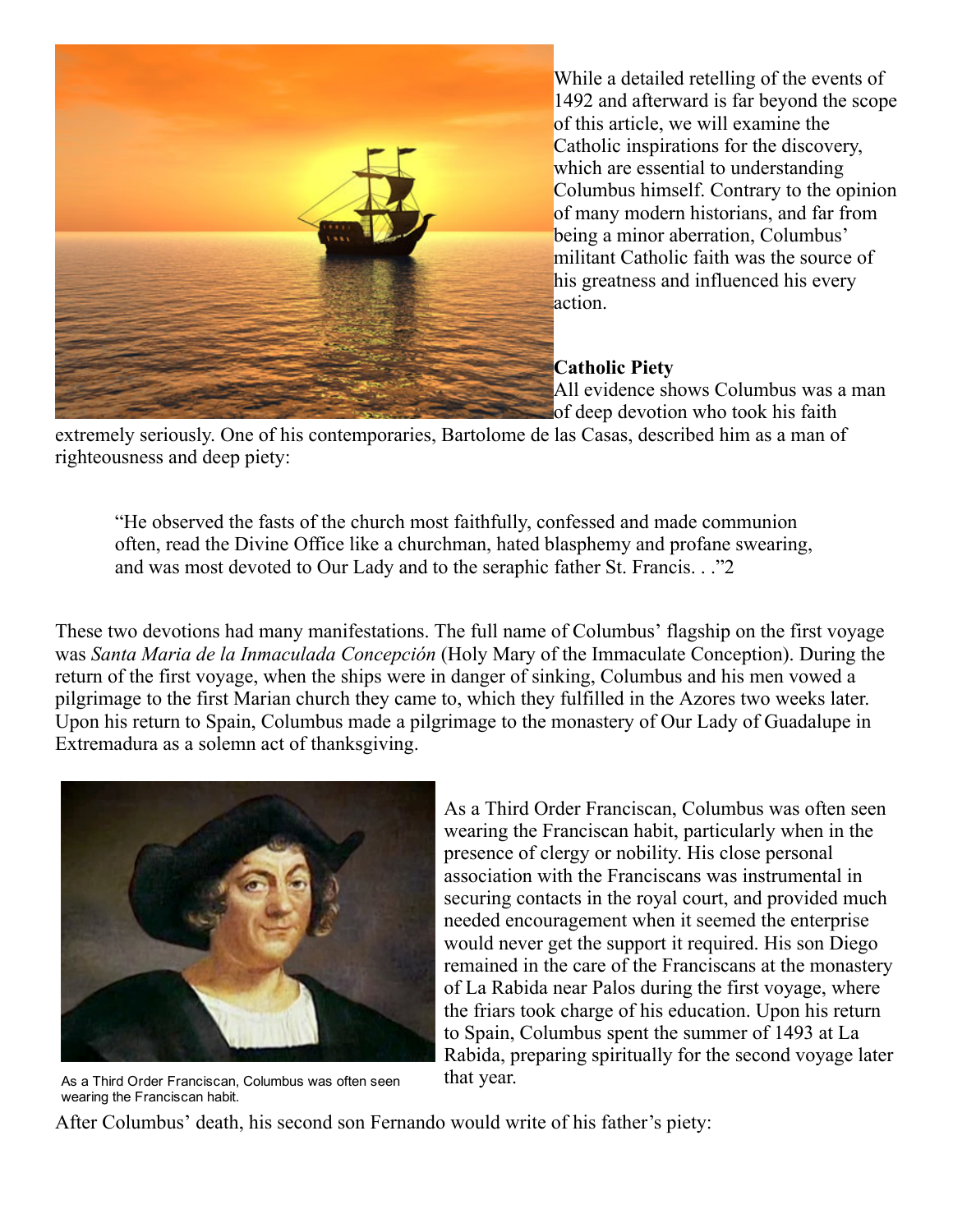"In matters of religion he was so strict that for fasting and saying all the canonical offices he might have been taken for a member of a religious order. And when he had to write anything, he would not try the pen without first writing these words, 'Jesus cum Maria sit nobis in via.'"<sup>3</sup>

This inscription is found in the majority of Columbus' letters still extant. The literal meaning, "May Jesus with Mary be with us on the way" is a fitting prayer for an explorer, and could rightly be considered his motto.

#### Missionary Zeal

Scholars have been quick to point to the influence of Marco Polo's Book of the Marvels of the World upon Columbus and his contemporaries, and rightly so. Yet the chapter which most influenced Columbus himself was the introduction. In it, we read of Polo's father and uncle, Niccolò and Maffeo Polo, travelling to the Orient while Marco was still an infant. Their extensive travels eventually put them into contact with Kublai Khan, referred to in the book as the Great Khan. The Great Khan questioned them about life in Western Europe and the Catholic Faith, in which he took an interest. Upon their departure, he entrusted them with a letter to the Pope requesting 100 missionaries to instruct his kingdom in the Catholic faith, along with oil from the lamp at the Holy Sepulcher in Jerusalem. On the return of the Polos to the West in 1268, they discovered Pope Clement IV had died, and the long interregnum which followed prevented the Khan's requests from being fulfilled.4

In his petitions to Ferdinand and Isabella over a period of 7 years, it was Columbus' desire to fulfill the Great Khan's request which finally persuaded the sovereigns to approve the journey. Aboard his flagship was a letter to the Great Khan from the king and queen, and Columbus went to great lengths in order to deliver it. In the prologue to the report on the first voyage, Columbus directly addresses this evangelistic mission:

"I had given [a report] to Your Highnesses about the lands of India and about a prince who is called 'Grand Khan,'. . .how he had sent to Rome to ask for men learned in our Holy Faith in order that they might instruct him in it, yet the Holy Father had never granted his request, and thus so many people were lost, falling into idolatry and accepting false and harmful religions; and Your Highnesses, as Catholic Christians and Princes, lovers and promoters of the Holy Christian Faith. . . thought of sending me, Cristobal Colon. . . to see how their conversion to our Holy Faith might be undertaken."5

Yet the mission to complete the Khan's request for missionaries was but one aspect of Columbus' desire to spread the Gospel. As Bartolome de las Casas wrote, "He was extremely zealous for the honor and glory of God; he deeply yearned for the evangelization of these peoples and for the planting and flourishing everywhere of people's faith in Jesus Christ."6 Upon his first encounter with the natives on San Salvador, Columbus concludes, "I recognized that they were people who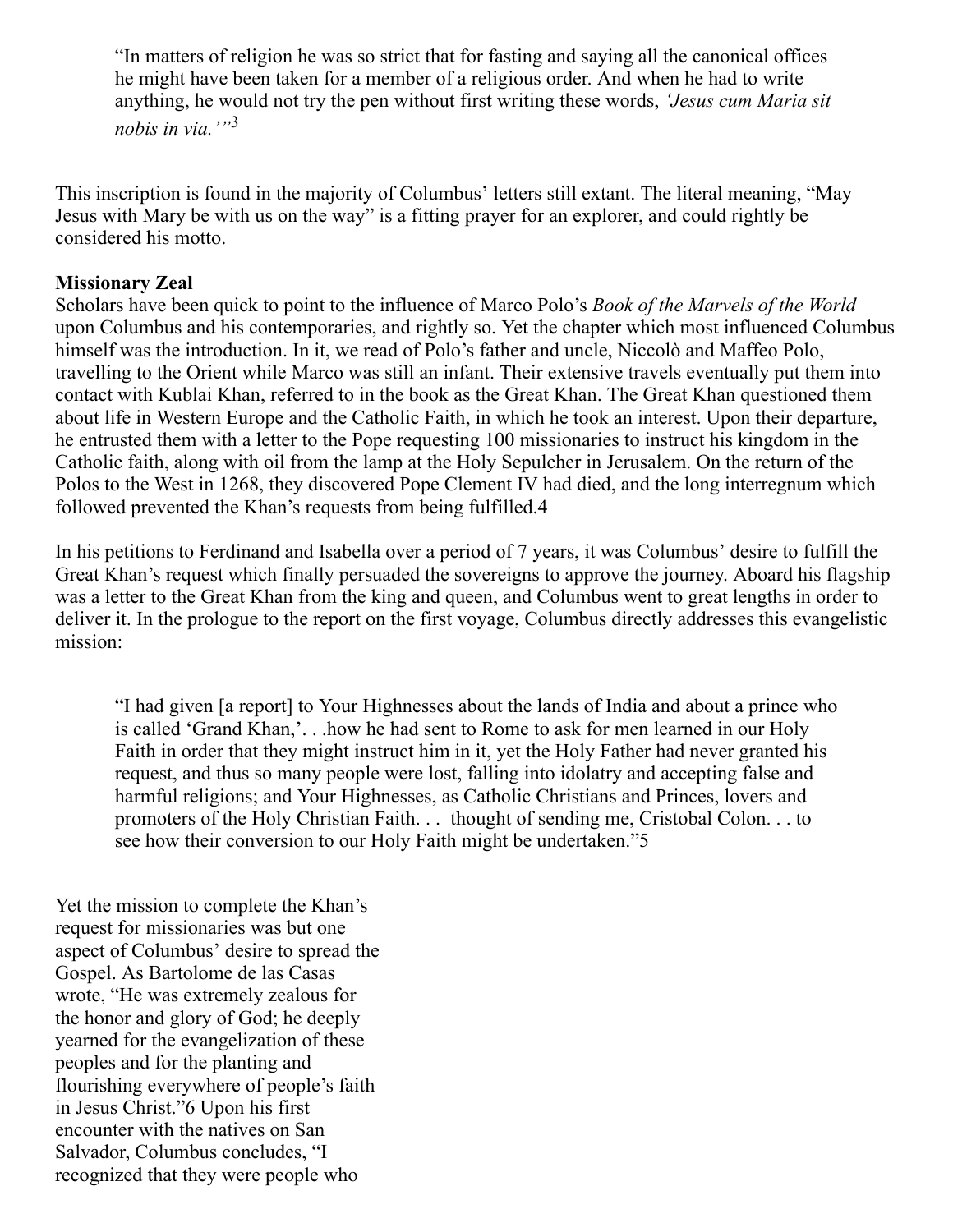would be better freed [from error] and converted to our Holy Faith by love than by force."7

On six separate occasions, Columbus wrote to the Holy Father requesting missionaries be sent to the recently discovered islands, a request which was fulfilled. On January 6, 1494, the Feast of the Epiphany, the first Mass in the Americas was offered by a Benedictine who had accompanied the second voyage.

Five centuries after the fact, American Jesuit Fr. John Hardon would remark, "It is one thing to say that Columbus discovered America. It is something else to realize that he opened the door to the



"He was extremely zealous for the honor and glory of God; he deeply yearned for the evangelization of these peoples and for the planting and flourishing everywhere of people's faith in Jesus Christ."

most phenomenal spread of Christianity since the time of St. Paul."8

## Crusader Spirit

A question arises from the modern reader: "What about the quest for gold?" As Columbus makes clear in his log, the finding of gold, spices, and other valuables is central to his mission, but not for the reason most are taught.

On December 26, 1492, Columbus had established a makeshift settlement named La Navidad on the north end of the island of Hispaniola from the wreckage of the Santa Maria, run aground on a reef. Seeing the hand of Divine Providence, he then proceeded to write of his desired result:

"I hope to God that when I come back here from Castile. . . I will find a barrel of gold, for which these people have traded, and that they will have found the gold mine, and the spices, and in such quantities that within three years the Sovereigns will prepare for and undertake the reconquest of the Holy Land. I have already petitioned Your Highnesses to see that all the profits of my enterprise should be spent on the conquest of Jerusalem, and Your Highnesses smiled and said that. . . even without the expedition they had the inclination to do it."9

Now that Spain was finally free from Muslim domination (Jan. 2, 1492), the great desire to take the fight to the enemy and complete the liberation of the Holy Land could finally be completed. By sailing west, Columbus was aiming to outflank Islam, gaining access to the riches of the East so as to finance the retaking of Jerusalem. Since the fall of Constantinople in 1453, while Columbus was still a child, calls had come from all corners of Europe to renew the Crusade. Columbus saw himself as the instrument to fulfill the longed-for end.

In a letter to Pope Alexander VI, Columbus reiterates the seriousness of his intentions: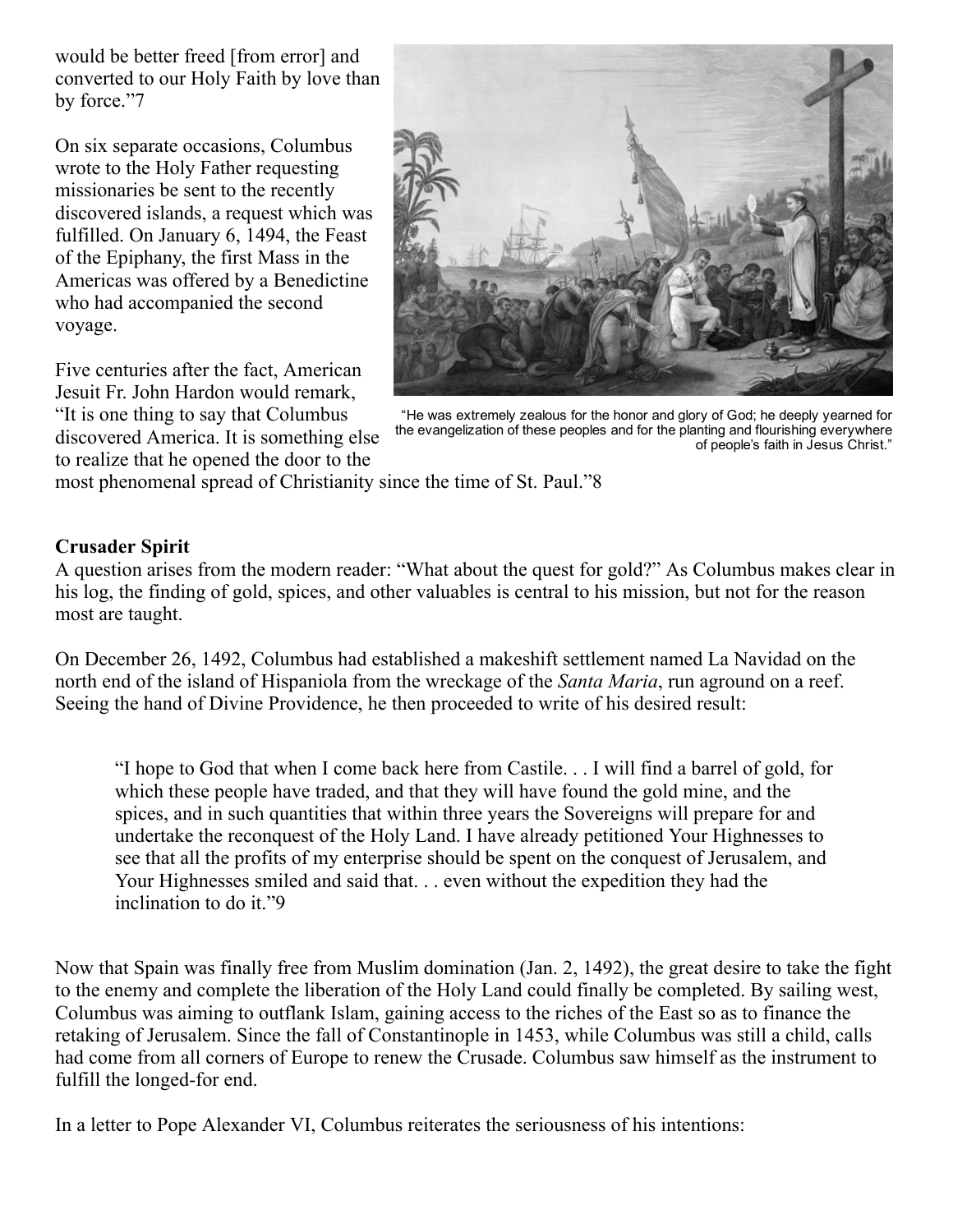"The enterprise must be undertaken in order to spend any profits therein for the redemption of the Sepulcher and the Temple Mount unto Holy Church."10

Historian George Grant succinctly concludes, "Clearly, the motivations of Columbus were shaped by the eons long conflict between Christendom and Islam. The evidence is inescapable. He sailed, not to discover a new world, but to find a way to recover the old one."11

#### Our Great Debt to Columbus

The events of 1492 and afterward could have transpired far differently. The richest nation in the world at the time was China, followed by the Islamic caliphates which stretched from Morocco to the edges of the Far East. Why didn't the Chinese expand their empire to the east across the Pacific? Why was it not a Muslim who established lasting contact between the continents? For that matter, why was it not an Indian who discovered Europe?

Modern historians are at a loss to answer these questions, and conclude that it was simply by chance that events unfolded as they did. This hardly explains the fact that Spain was the poorest nation in Western Europe at the time, bankrupt from its completion of the Reconquista. Yet not only did Spain successfully go about colonizing and evangelizing the Americas, it also kept the Muslims out of the Americas. Had Islam spread to the Americas in place of Christianity, what we know today as the United States could very well have been the United Emirates.

Columbus believed he was specially chosen by God to bring the Gospel to a people who were living in darkness and the shadow of death. He believed his given name, Christopher, signified the mission he was destined to carry out, as his son Fernando would later explain: "Just as Saint Christopher bore Christ over the waters, so too was he to bear the light of the Gospel over the vast oceans."12

In conclusion, spreading the Catholic faith and acquiring riches so as to finance the retaking of Jerusalem from the Muslims were at the heart of Columbus' mission. Any hopes of personal rewards or honors were secondary. In writing the royal treasurer of Spain at the completion of the first journey, he gives the reason all people, present and future, should celebrate what would come to be known as Columbus Day:

"And now ought the King, Queen, Princes, and all their dominions, as well as the whole of Christians, to give thanks to our Savior Jesus Christ who has granted us such a victory and great success. Let processions be ordered, let solemn festivals be celebrated, let the temples be filled with boughs and flowers. Let Christ rejoice upon earth as he does in heaven, to witness the coming salvation of so many people, heretofore given over to perdition. Let us rejoice for the exaltation of our faith, as well as for the augmentation of our temporal prosperity, in which not only Spain but all Christendom shall participate."13

## Five Myths About Christopher Columbus

1. MYTH: Columbus was sailing to prove the world was round.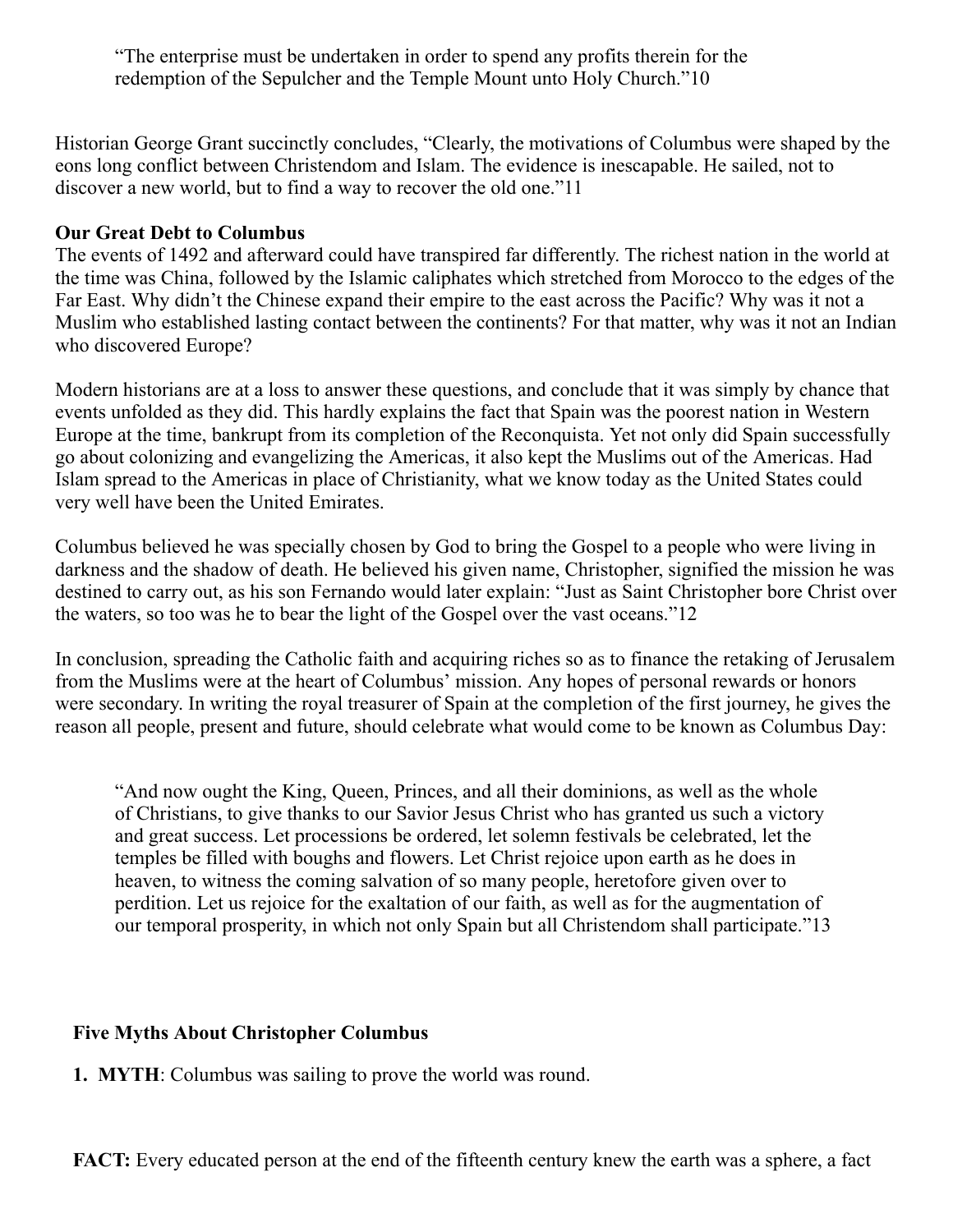known since antiquity. What was in dispute was the earth's circumference, which Columbus underestimated by one-fourth.

2. MYTH: Queen Isabella sold her crown jewels to finance the first journey.

FACT: The royal treasury of Spain was depleted after the completion of the conquest of Granada early in 1492. However, Luis de Santangel, the royal treasurer, was able to secure funding by reaching out to the Crusading societies throughout the Mediterranean, as well as other financial backers from Spain and elsewhere. The crown put up very little to finance the journey.

**3. MYTH:** There was a priest on board the *Santa Maria* in 1492.

FACT: Because of the dangers involved, there were no priests or friars on the first voyage, despite the deep piety of Columbus. Many of the paintings of the first landfall in the new world on San Salvador show a priest with Columbus—contrary to the facts. There were five priests on the second voyage: Benedictine Father Buil; the Jeronymite Father Ramon Pane; and three Franciscans.

4. MYTH: Columbus introduced slavery to the New World.

FACT: Slavery was already widespread among the native Indians when Columbus arrived. Columbus was insistent on the fair treatment of the Indians, a policy which gained him many enemies as governor of Hispaniola. Bartolome de las Casas, a Spanish friar who worked for the protection of the Indians, is quick to excoriate his fellow Spaniards in their grave abuses, but is filled with nothing but respect and admiration for Columbus. The mass subjugation and importation of Africans to the Americas did not begin until a generation after Columbus' death.

5. MYTH: Columbus died a pauper, in chains, in a Spanish prison.

FACT: Despite the fact that the Spanish crown retracted some of the privileges promised to Columbus, he was relatively wealthy at the time of his death. Although he returned to Spain in chains in 1500 after his third voyage, the King and Queen apologized for the misunderstanding and had them removed.

On May 20, 1506, the Vigil of the Ascension, Christopher Columbus lay on his deathbed in his apartment at Valladolid, surrounded by his fellow Franciscans and his sons. As the friars chanted Compline, his last words echoed those of Christ on the cross: In manus tuas, Domine, commendo spiritum meum. (Into your